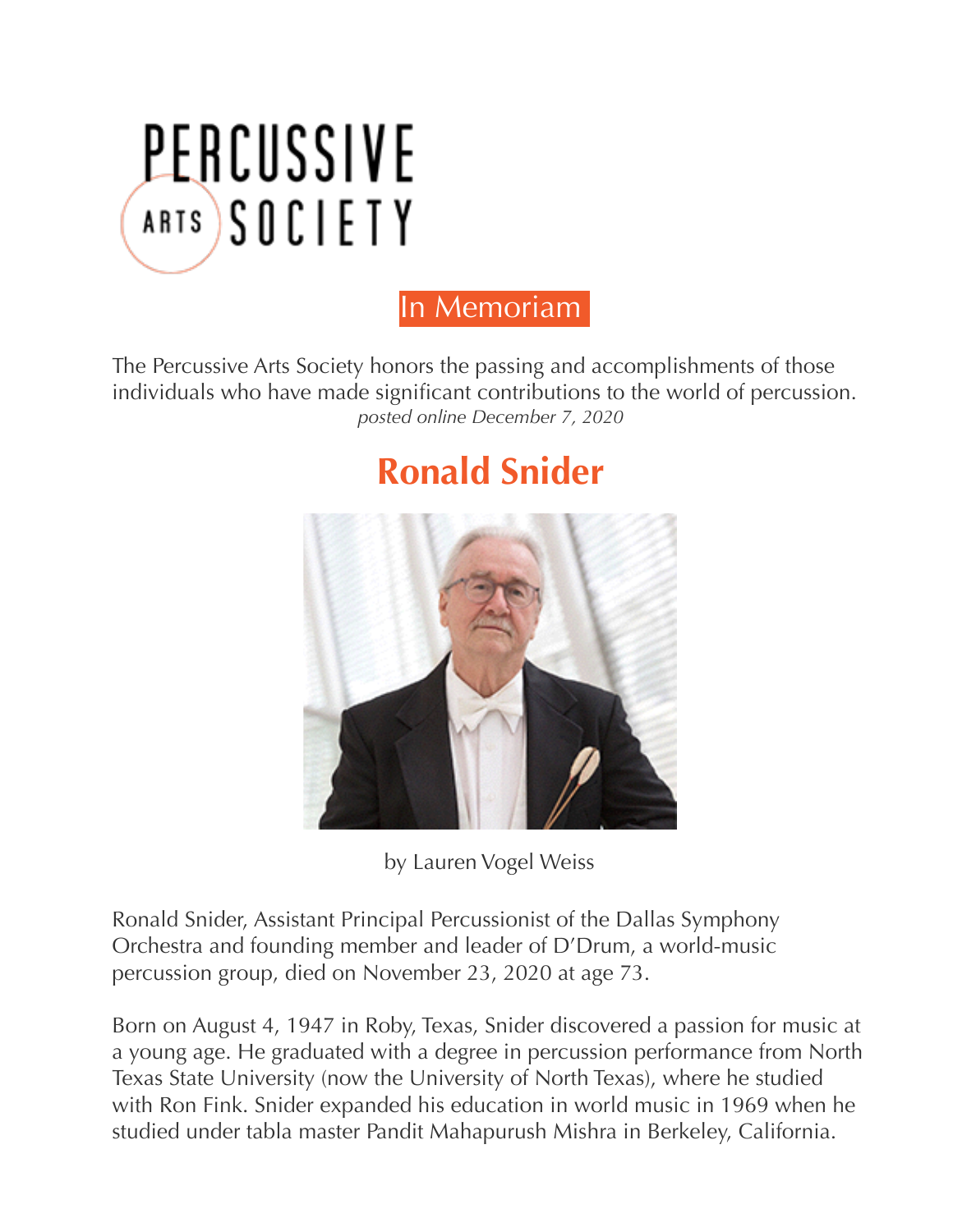Snider joined the Dallas Symphony in the fall of 1970 and was in his 51st season with the orchestra. As a studio musician, he played on hundreds of recordings for film, television, radio, and albums. Snider was also an accomplished performer on the cimbalom, a large concert hammered dulcimer from Hungary. As a cimbalom soloist, he played on the DSO's and Milwaukee Symphony's recordings of Zoltán Kodály's "Háry János," and he appeared as cimbalom soloist with the orchestras of Cleveland, Houston, Los Angeles, Philadelphia, San Francisco, St. Louis, and others.

In 1990, Snider founded D'Drum. "We bought some Ewe drums from Africa and needed five people to play then," he told *Percussive Notes* in a July 2015 article. "I called some friends and we started getting together once a week." The friends were John Bryant, Doug Howard, Jamal Mohamed, and Ed Smith—the original members of D'Drum.

John Bryant, an Adjunct Assistant Professor at Southern Methodist University and producer/director of D'Drum's documentary film, *Dare to Drum*, remembers the first time he met Snider at NTSU. "I was a freshman, taking a snare drum lesson with Professor Fink when Ron burst in the middle of the lesson like he owned the place. He had just been hired by the Dallas Symphony. We were best pals ever since. We played together in bands at NTSU as well as with many touring musicians at The Villager Jazz Club in Dallas."

Doug Howard, retired Principal Percussionist with the Dallas Symphony Orchestra, met Snider on the day of his audition in April 1975 and began playing with him the following month. "Ron and I played nearly shoulder to shoulder for 43 years," Howard recalls. "We knew each other so well that sometimes we could finish each other's sentences, and often we didn't need words to communicate our thoughts during rehearsals and concerts. He was one of the most intelligent and creative musicians I have known, and he will be sorely missed."

Ed Smith, currently on the music faculty at UNT, SMU, and Cedar Valley College, remembers the first time he saw Snider play. "It was at Strictly Tabu, a historic jazz club in Dallas, in 1977. Ron was playing percussion with the jazzfusion band High Rise, led by drummer Steve Houghton. I was immediately blown away by Ron's musicality and sense of orchestration using his impressive array of percussion instruments. We forged a beautiful friendship.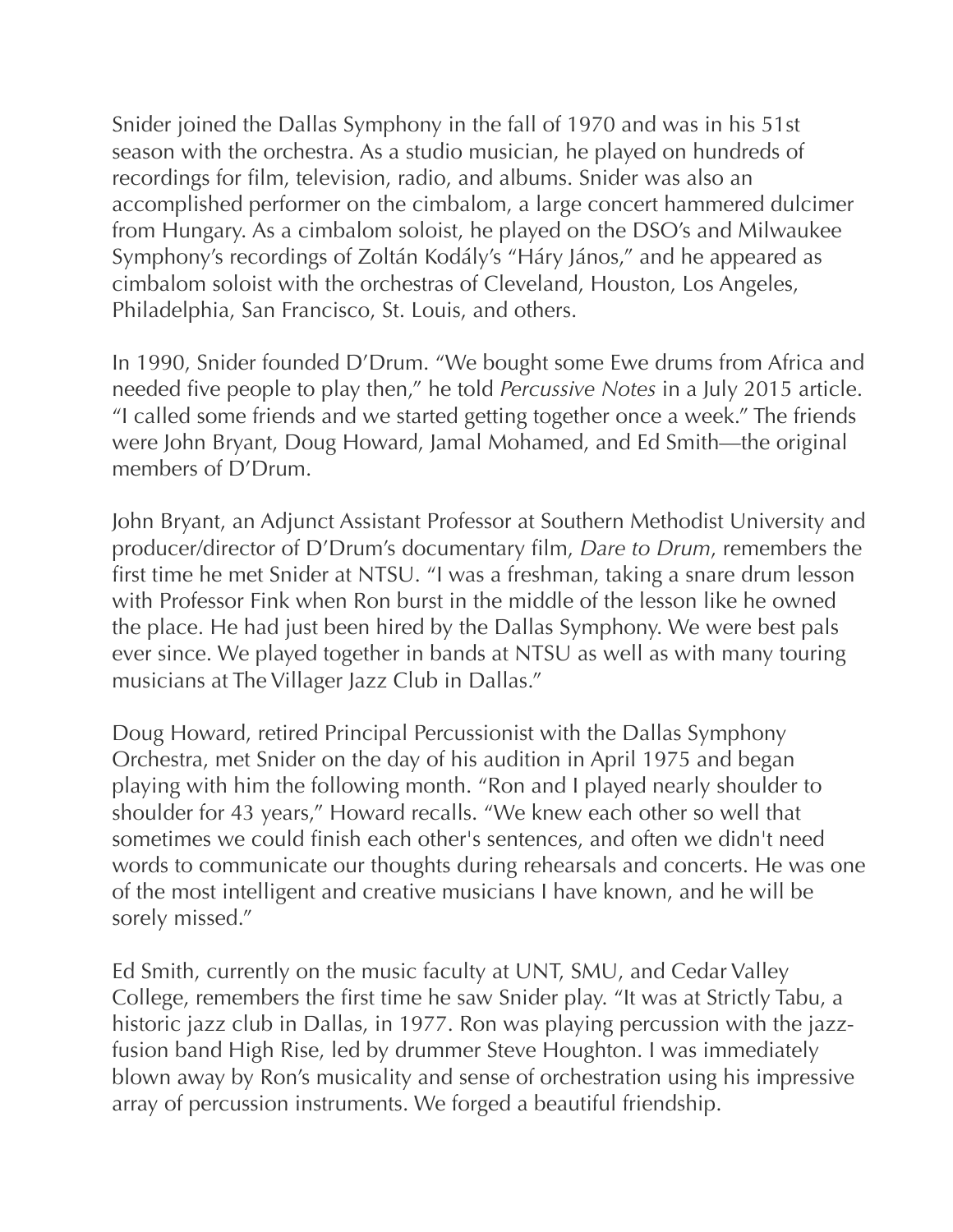"In 1982, Ron turned me on to the famous Nonesuch recording of Balinese gamelan, *Golden Rain*, and my life was changed forever," Smith continues. "We eventually traveled to Bali numerous times to study the music of the shadow puppetry and gamelan gong kebyar. Over the years, we attended so many beautiful temple ceremonies in Bali and had countless conversations about the mysteries of life as we sat on the porch, overlooking the stars reflecting in the rice paddies with frogs singing in the distance. And that beautiful, bellowing laugh Ron had will be with me forever."

Dan Armstrong, Professor of Percussion (Emeritus) at Penn State University, remembers meeting Snider in 1974 when Armstrong, then a student at North Texas State University, was performing with the Dallas Symphony. "My best 'Ron story' came from a concert which featured the 'Piano Concerto No. 1 in E-flat major' by Franz Liszt, where the triangle begins the third movement," Armstrong says with a grin. "As I was heading offstage after playing in the first piece, Ron handed me the triangle and said, 'I'm going for coffee.' I thought it was funny until he disappeared offstage and I realized I would have to play the exposed triangle part. Fortunately, the conductor, Louis Lane, saw this wide-eyed young kid holding up the triangle and cued me on every entrance. It was Ron's idea of a 'trial by fire' for the new kid! But he also helped me to relax and not take my errors too seriously, so I knew I had a friend."

Deborah Mashburn, Principal Timpanist with The Dallas Opera and a member of the Fort Worth Symphony percussion section since 1976, remembers living in Snider's garage apartment on Munger Avenue for several years when she first moved to Dallas in the 1970s. "He was the 'hippest slumlord'—his words, not mine!—I ever had," she says with a laugh.

"One-of-a-kind doesn't begin to describe him," relates Dan Florio, Associate Principal Percussionist with the DSO who joined the orchestra in 1996. "While Ron wasn't the kind of orchestral percussionist who shreds Delécluse etudes or rips up and down the xylophone at warp-speed, he *was* the kind who never made a bad sound. He always had a keen sense of beauty and good taste, and that's what 90% of the gig is anyway! I really loved hearing him play cymbals on [Claude Debussy's] 'La Mer'—always with flair and creative touches, like adding a Chinese cymbal for one especially dark note. He also made beautiful sticks and came up with ingenious solutions to problems."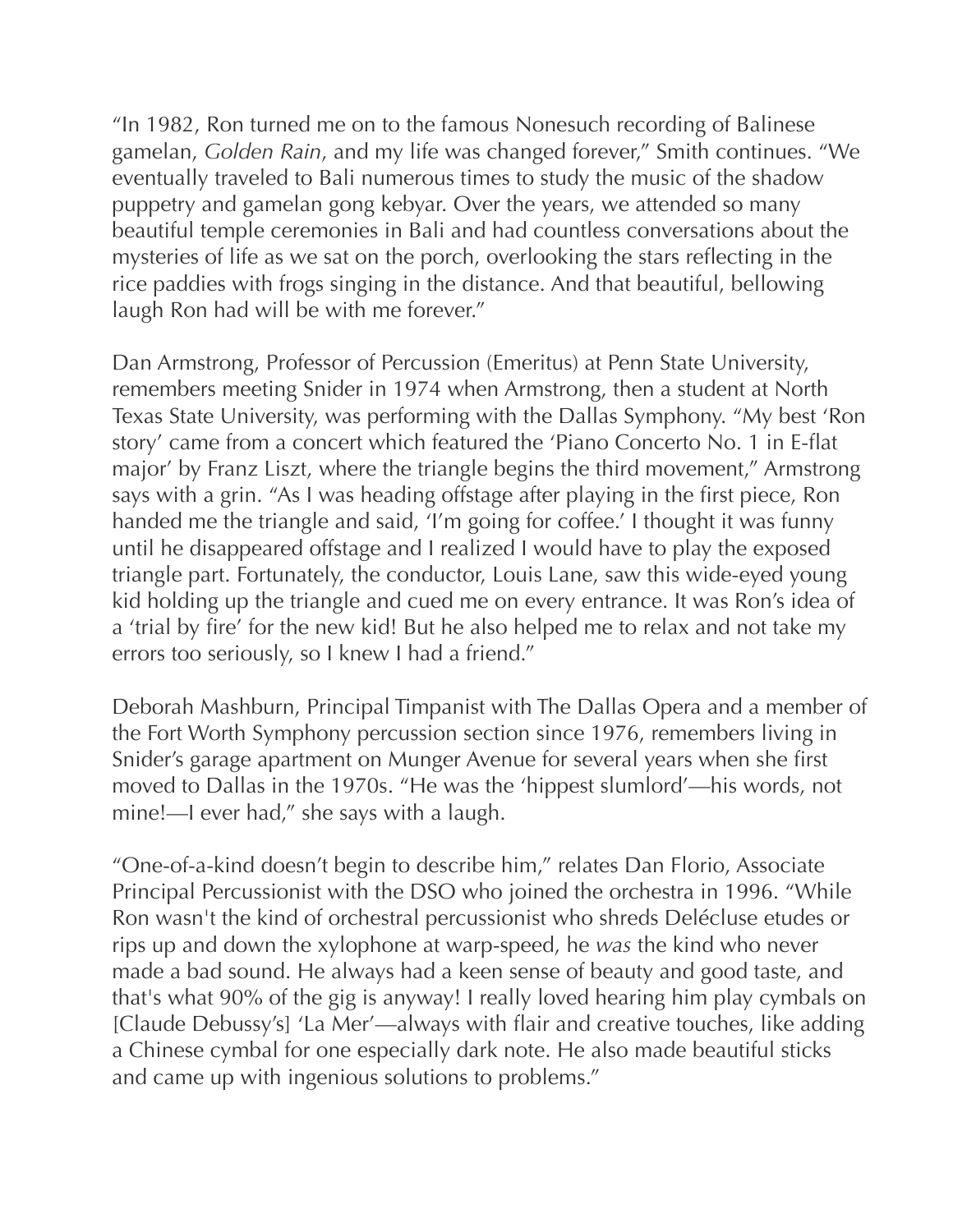In addition to being a performing percussionist, Snider created speciality products for concert percussionists through his company, RAM Percussion. The business exhibited at several PASICS, displaying custom-made 'Ramrod' snare sticks, triangle beaters, tambourine pads, orchestral cymbal systems, bass drum stands, and other percussion accessories. "He always came up with brilliant little inventions to solve performance problems we encountered," explains Howard.

Snider also developed sound sculptures. "I first met Ron while touring with Steve Reich and Musicians, and Nexus, beginning in the 1980s," recalls Garry Kvistad, founder and owner of Woodstock Chimes. "I always enjoyed his energy, creativity, and good nature. During a brief 'in-between sessions' meeting at a PASIC, he told me about his design of a musical garden sculpture, where bells that were mounted on wires and attached to a stone base would play in the wind. Based on his verbal description, I made a set to try it out and immediately recognized that it was an amazing design that would fit nicely into the mix of Woodstock Chime products that my company makes.

"Ten years after we released the 'Woodstock Garden Bells'," Kvistad continues, "Ron showed me another design where bells floated in a copper bowl, gently striking stationary bells. We also added this design to our mix of products and called them 'Woodstock Fountain Bells.' Both of these wonderful kinetic sculptures remain among our most popular products."

During its three-decade existence, D'Drum gave many memorable concerts, performing mostly improvised music. Their first public performance was at the Dallas Museum of Art in 1992 as part of the ongoing Bancroft Concert Series, and they performed there again in 2013, sharing their special blend of world percussion. D'Drum also recorded the soundtrack for National Geographic television's Emmy Award-winning film *Lions of Darkness* (1992), as well as the PBS series "Wishbone." They performed Showcase Concerts at PASIC 2000 in Dallas and PASIC 2006 in Austin. D'Drum's final performance with Snider was a world-percussion concert celebrating the 30th anniversary of the Morton H. Meyerson Symphony Center in Dallas on September 20, 2019. (A video of that concert will be available for screening in the near future.)

"Gamelan D'Drum," by composer and drum set legend Stewart Copeland, was a seminal event for D'Drum and Snider himself. "Ron actually began the quest in 2001," Smith explains. "He asked the Balinese gamelan factory we had been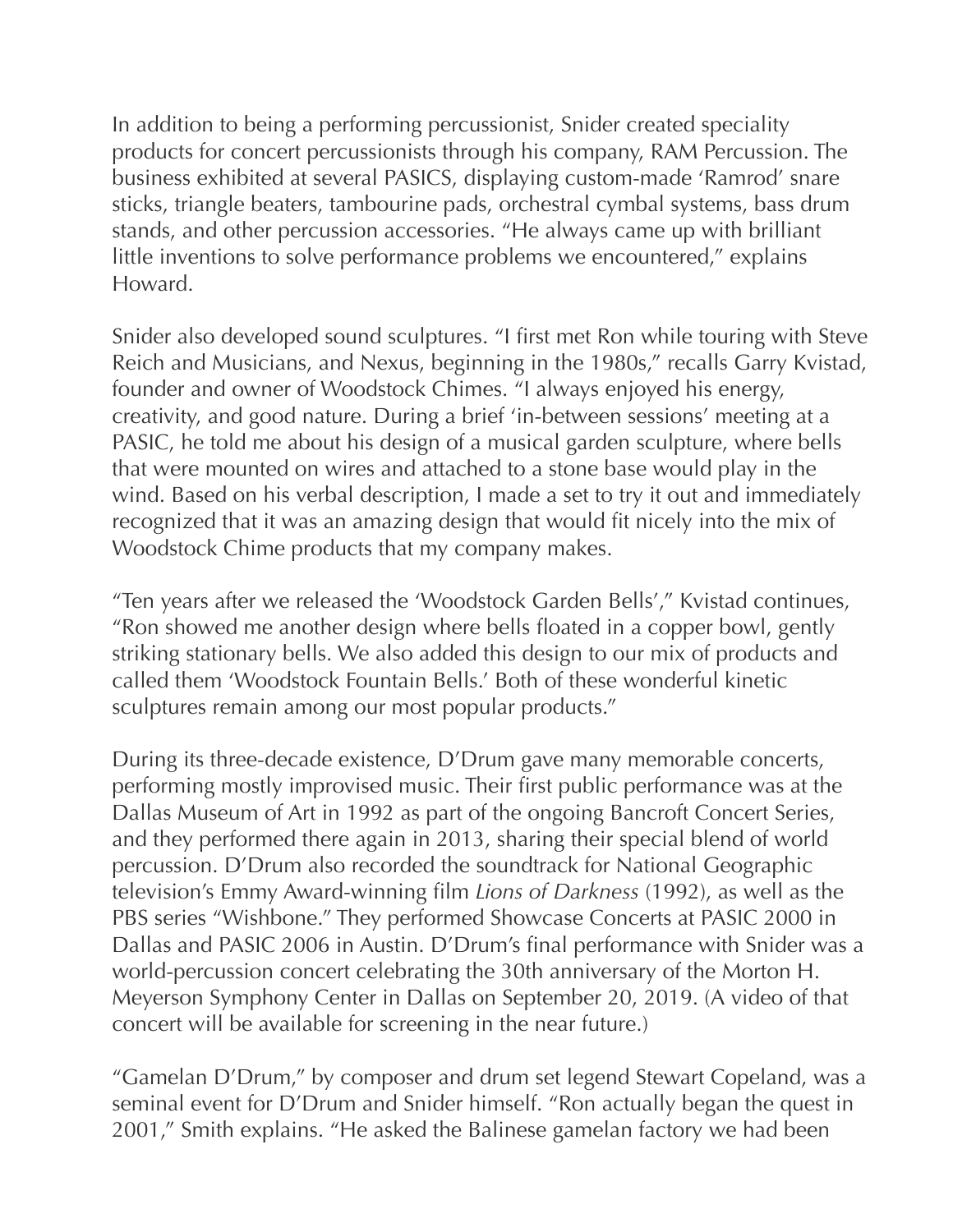working with to tune the instruments to A-440 so that we could play them with western instruments. That vision made 'Gamelan D'Drum' a one-of-a-kind concerto."

The Dallas Symphony commissioned the 35-minute "concerto for world percussion" (as it is subtitled) in the summer of 2008. Over the next two-and-ahalf years, Copeland worked with the members of the ensemble as he wrote for almost 80 instruments spread across the stage.

"It was a true collaboration," Bryant told *PN* in a 2015 article. "That's why it was so unique and so satisfying. Stewart was willing to collaborate with us, and because he was a drummer, we all spoke the same language."

What was it like to be the soloist instead of a section percussionist? "For one, we're down front instead of at the back—and we have to play all the time!" Snider said with a chuckle during a 2015 interview. "Of course, the main difference is the relationship between us and the conductor. It's very different when you're playing in a soloist capacity, as opposed to the back of the orchestra where you're pretty much always in a supportive role."

One of Snider's favorite moments in the concerto is the last part of the middle movement "when you just hear the orchestra chord and the rainstick," he said in the 2015 article. "The audience is holding its breath and waiting for that last little bit of rain to fall. It's a very nice, delicate moment."

The world premiere of "Gamelan D'Drum" with the Dallas Symphony Orchestra, under the direction of Jaap van Zweden, was on February 5, 2011. How did the composer remember the premiere? "The journey is most of the event," Copeland told *PN* in the 2015 article, "and the concert at the end is just the punctuation. It was the two years I spent with those five *madmen* that was the adventure."

D'Drum also performed their signature concerto (this time with Josh Jennings replacing Jamal Mohamed) with the Cleveland Orchestra at Severance Hall on October 5, 2012; with the Corpus Christi Symphony at the Texas A&M-Corpus Christi Performing Arts Center on February 21, 2015; and with the San Antonio Symphony at the Tobin Center for the Performing Arts on November 13–14, 2015 (in conjunction with PASIC 2015).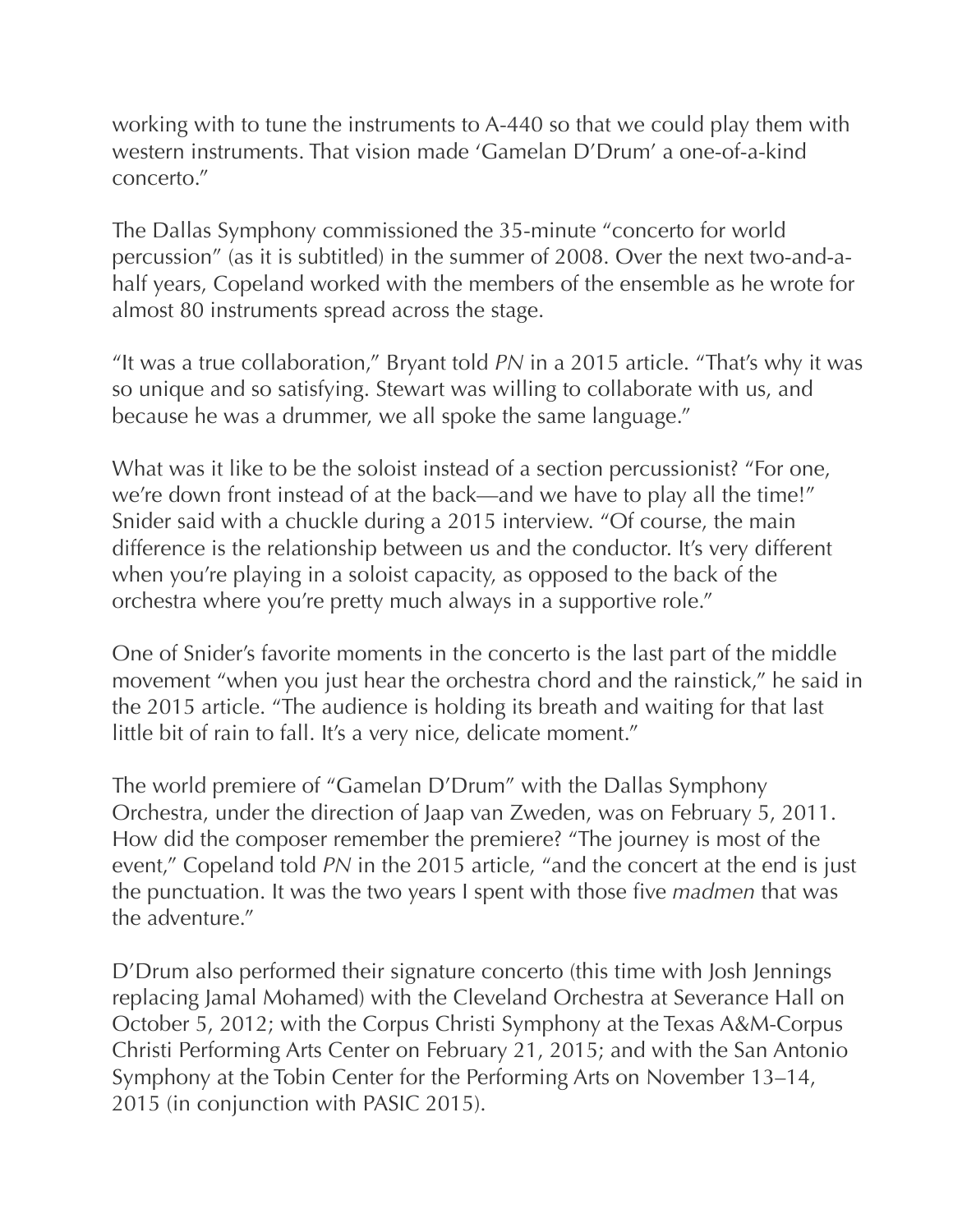Performances of that concerto became memorable concerts for Snider's percussion brethren. Smith fondly recalls the world premiere of the piece with the Dallas Symphony in 2011. "That premiere was probably my most memorable concert, too," adds Bryant. "Stewart [Copeland] was in attendance. I can't believe it was ten years ago next February." Howard fondly remembers performing it with the Cleveland Orchestra in 2012. "Playing with the Cleveland Orchestra was *really* a great honor because they're such a *fantastic* orchestra," Snider told *PN* in 2015. "They played our concerto with such a beautiful sound. The Corpus Christi Symphony played it beautifully, too. They're mostly younger players than the other two [orchestras], and they brought a sense of excitement."

How would Stewart Copeland describe Snider? "A deep font of ethnomusicology, a stern purist in the arts, and yet a player with flash panache," Copeland says. "He was a loose cruiser with exquisite timing. His route from living room to stage door to downbeat were so finely calibrated that he would stroll comfortably to his first hit with neither hurry nor dawdle. Not a second of his life was wasted. Ron could be described as precision casual.

"Dang," Copeland adds, "I wish I could be teasing him about that right now."

"Ron's creativity crossed many lines as a world-class musician of multiple world cultures, a designer of musical art, and a skillful instrument builder," states Garry Kvistad. "We also shared the love of Balinese music and culture."

"Ron was a master of sound production and taste," summarizes Dan Florio. "We were in the trenches together for 24 years, side-by-side. Laughter was the common theme of the day."

When asked for a favorite memory about Snider, Doug Howard admits there are too many to choose from. "We shared so many experiences on [orchestra] tours, especially great meals, like amazing Indian food in London or great Spanish cuisine in Madrid. But one musical highlight we shared was a concert by the great Cuban bandleader Pérez Prado and his musicians while we were in Mexico City!"

"My favorite memories of Ron are the many times he would have a broad smile on his face as he was playing," John Bryant shares, "showing his ability to be completely in the moment of the joy of making music."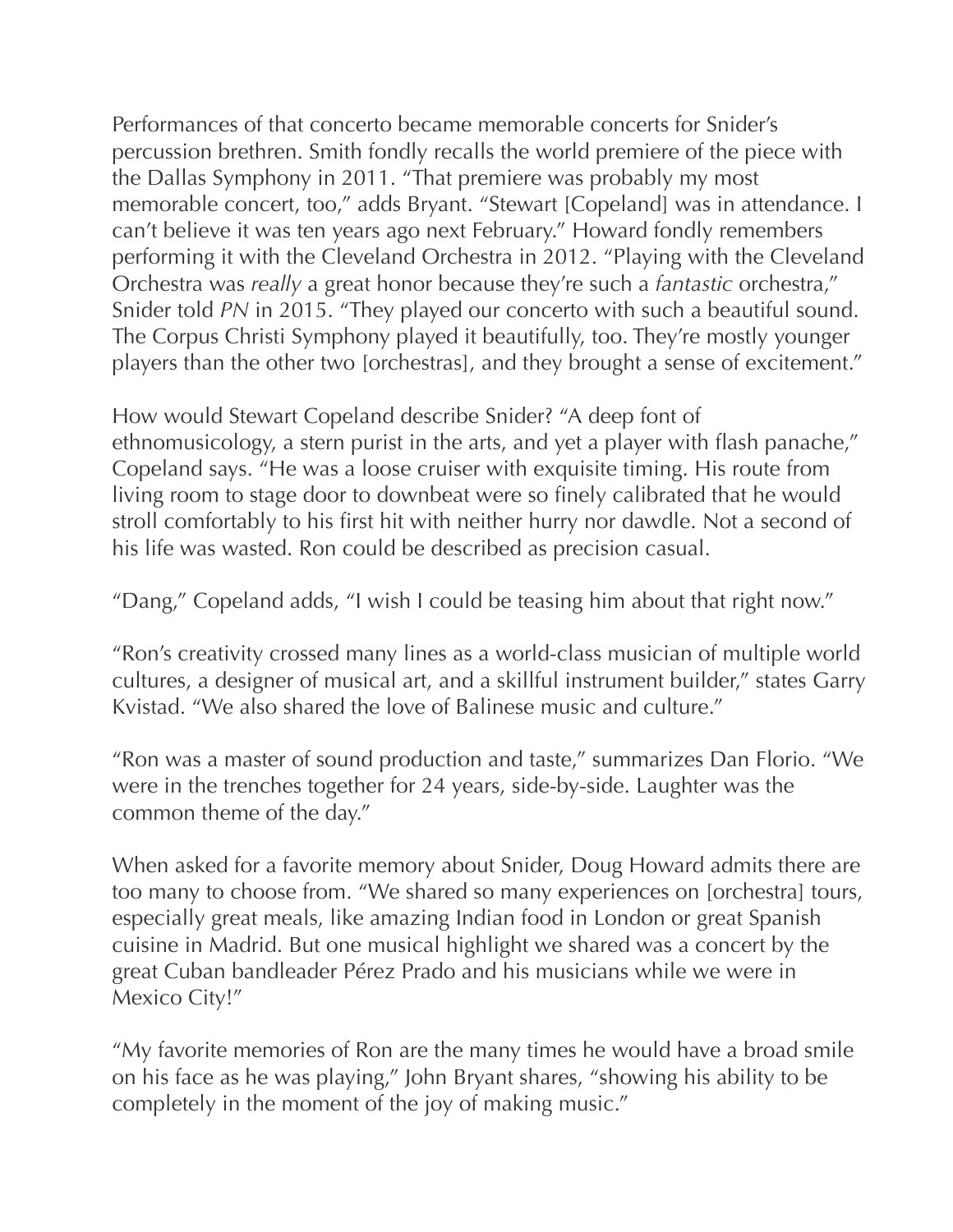"Ron Snider was truly a one-of-a-kind," states Ed Smith, "and I'm so honored he let me in his life."

*Author's note: I had the privilege of playing onstage next to Ron Snider and the DSO on more than a few occasions. And I had the honor of attending performances of "Gamelan: D'Drum" in Dallas, Cleveland, Corpus Christi, and San Antonio. Over the years, I took literally thousands of pictures of the ensemble and Ron gave me the nickname of "mamarazzi"—his endearing term for his own personal female paparazzi!*



D'Drum (L-R: Ed Smith, Ron Snider, Doug Howard, Jamal Mohamed, and John Bryant) after the world premiere of "Gamelan D'Drum" in Dallas, Texas on February 5, 2011. *(photo by Lauren Vogel Weiss)*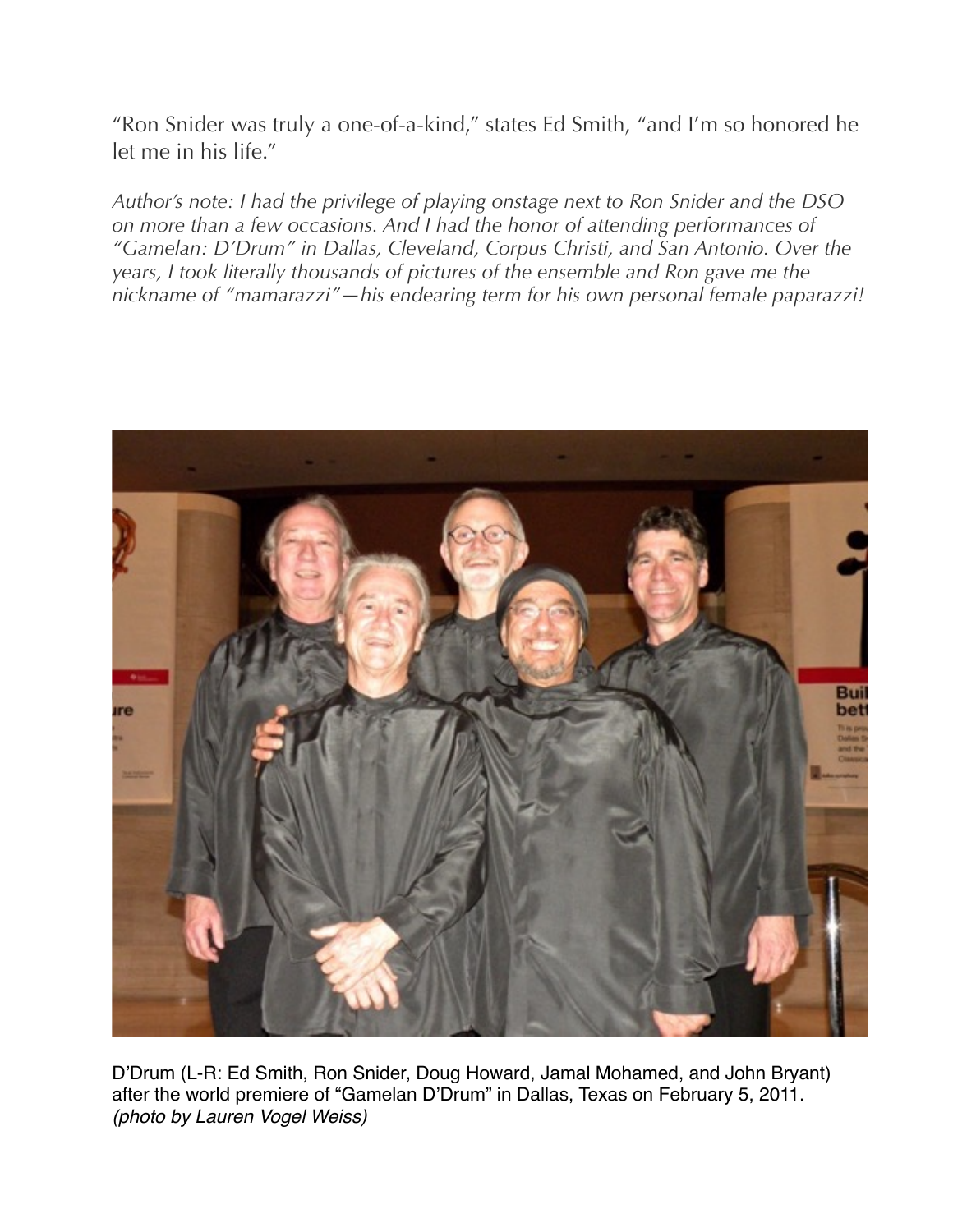

A joyous Ron Snider (second from right) with (L-R) John Bryant, Josh Jennings, and Ed Smith performing "Gamelan D'Drum" with the San Antonio Symphony on November 14, 2015. *(photo by Lauren Vogel Weiss)*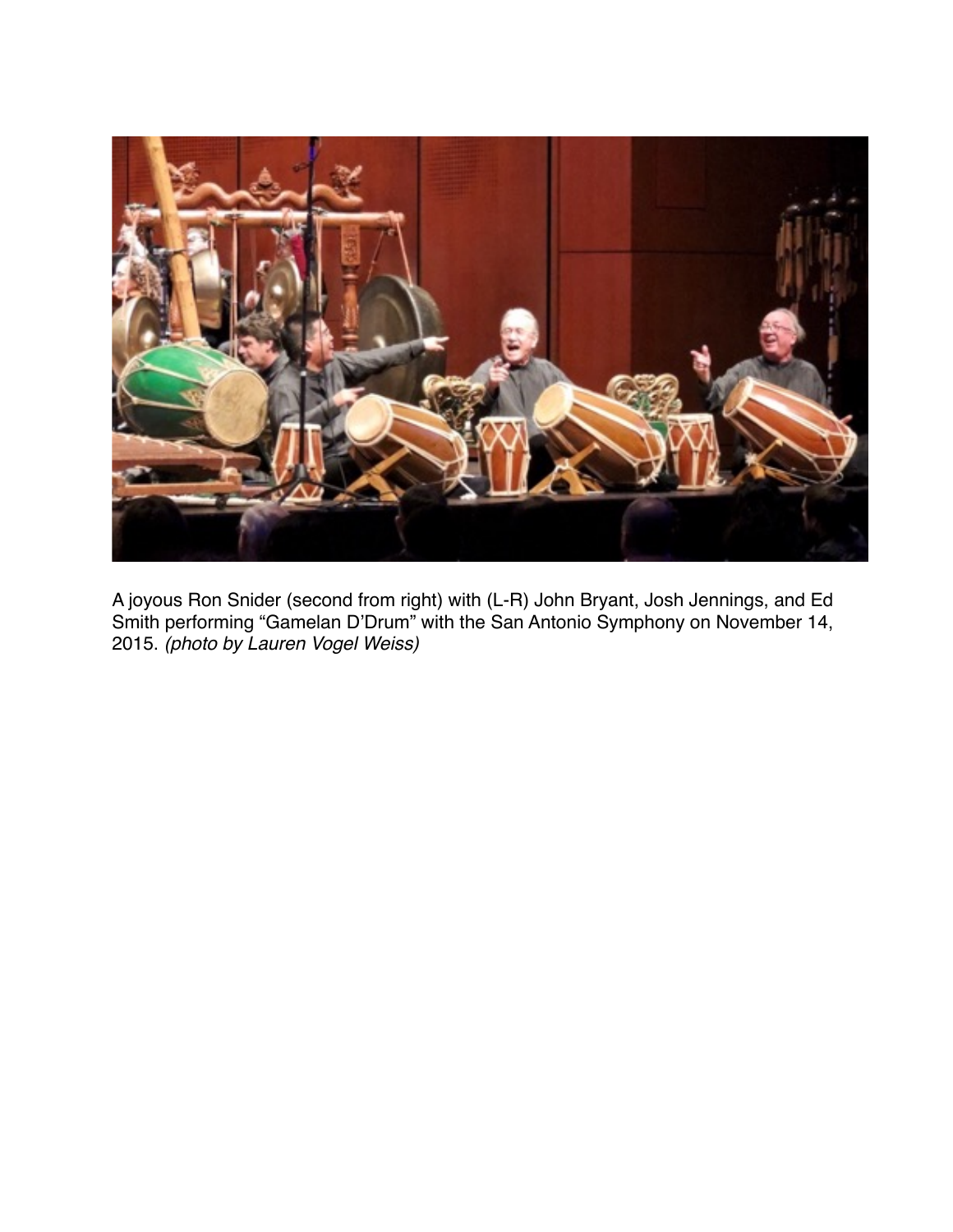

Doug Howard and Ron Snider performing "Gamelan D'Drum" with the Corpus Christi Symphony on February 21, 2015. *(photo by Lauren Vogel Weiss)*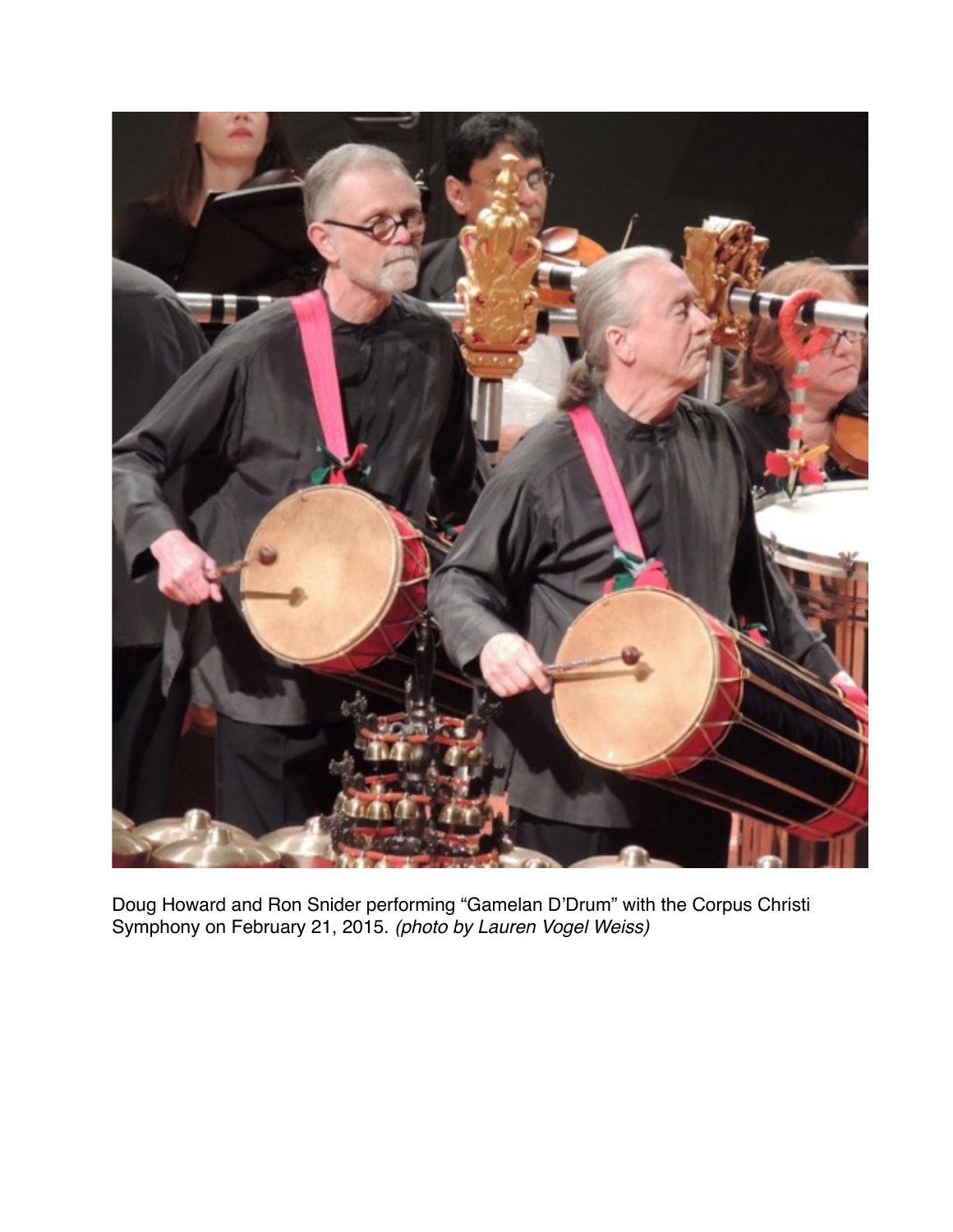

Stewart Copeland and Ron Snider during a panel discussion at PASIC15 in San Antonio. *(photo by Lauren Vogel Weiss)*



The Dallas Symphony Orchestra Percussion Section – (L-R) acting principal Vernon Ewan, Dan. C. Armstrong, Ron Snider, and principal timpanist Kalman Cherry – at Fair Park Music Hall in 1974. *(photo courtesy of Dan C. Armstrong)*